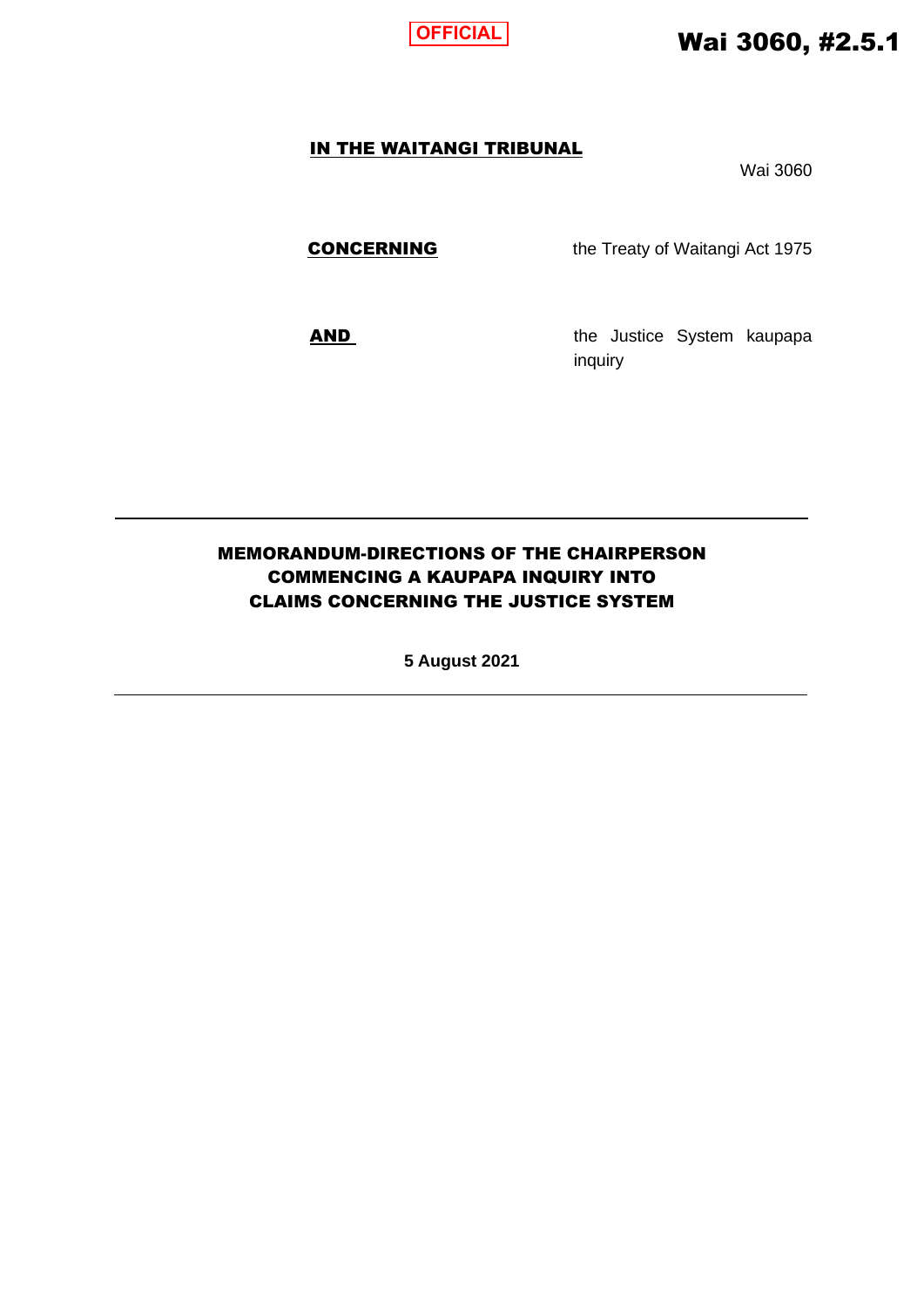#### **Introduction**

1. The purpose of this memorandum-directions is to commence a Tribunal inquiry into claims concerning the justice system. It appoints a presiding officer to conduct the inquiry, outlines its scope, briefly identifies some of the issues raised in statements of claim, and considers factors affecting the eligibility of claims to participate.

#### **Commencing an inquiry into claims concerning the justice system**

- 2. The Waitangi Tribunal's kaupapa inquiry programme is designed to provide a pathway for the hearing of nationally significant claims that affect Māori as a whole or a section of Maori in similar ways. In my memorandum of 1 April 2015 outlining the programme, I indicated that it would comprise 11 inquiries and set out the order in which they would commence.
- 3. An inquiry into the justice system was included in the kaupapa programme. Both in 2015 and in my memorandum of 27 March 2019 updating the programme, it was listed late in the order of inquiries. In my 2019 memorandum, however, I indicated that the emerging stronger focus on contemporary kaupapa issues would require the Tribunal to be flexible and responsive in reordering the inquiry programme should claimant and Crown priorities change.
- 4. For a number of years, justice sector issues have been the subject of applications to the Tribunal for an urgent hearing. Since 2000, four urgent inquiries have been held, each concerning specific claim issues of national scope. They resulted in the following reports:
	- (a) Wai 1024: Offender Assessment Policies (2005);
	- (b) Wai 2417: Whaia Te Mana Motuhake (2014), concerning the Crown's review of the Māori Community Development Act 1962, including Māori wardens;
	- (c) Wai 2540: Tu Mai Te Rangi! (2017), concerning Crown actions to reduce disproportionate Māori reoffending; and
	- (d) Wai 2870: He Aha I Pērā Ai? (2019), concerning Māori prisoner voting rights.
- 5. In addition, in recent years a number of issues for which an urgent hearing has been sought, several involving multiple claims, have yet to be inquired into. In some cases, urgency has been declined, including for claims concerning:
	- (a) access to legal aid;
	- (b) the prosecution of Māori offenders;
	- (c) the Criminal Proceeds (Recovery) Act 2009 and the confiscation of Māori land in multiple ownership; and
	- (d) police armed response teams and the use of firearms and tasers.
- 6. Several further applications are currently under consideration. They concern:
	- (a) claimant funding in Tribunal kaupapa and urgent inquiries;
	- (b) the Bail Amendment Act 2013 and Māori held in prison on remand; and
	- (c) issues raised by Māori prisoners involved in the Waikeria prison protest.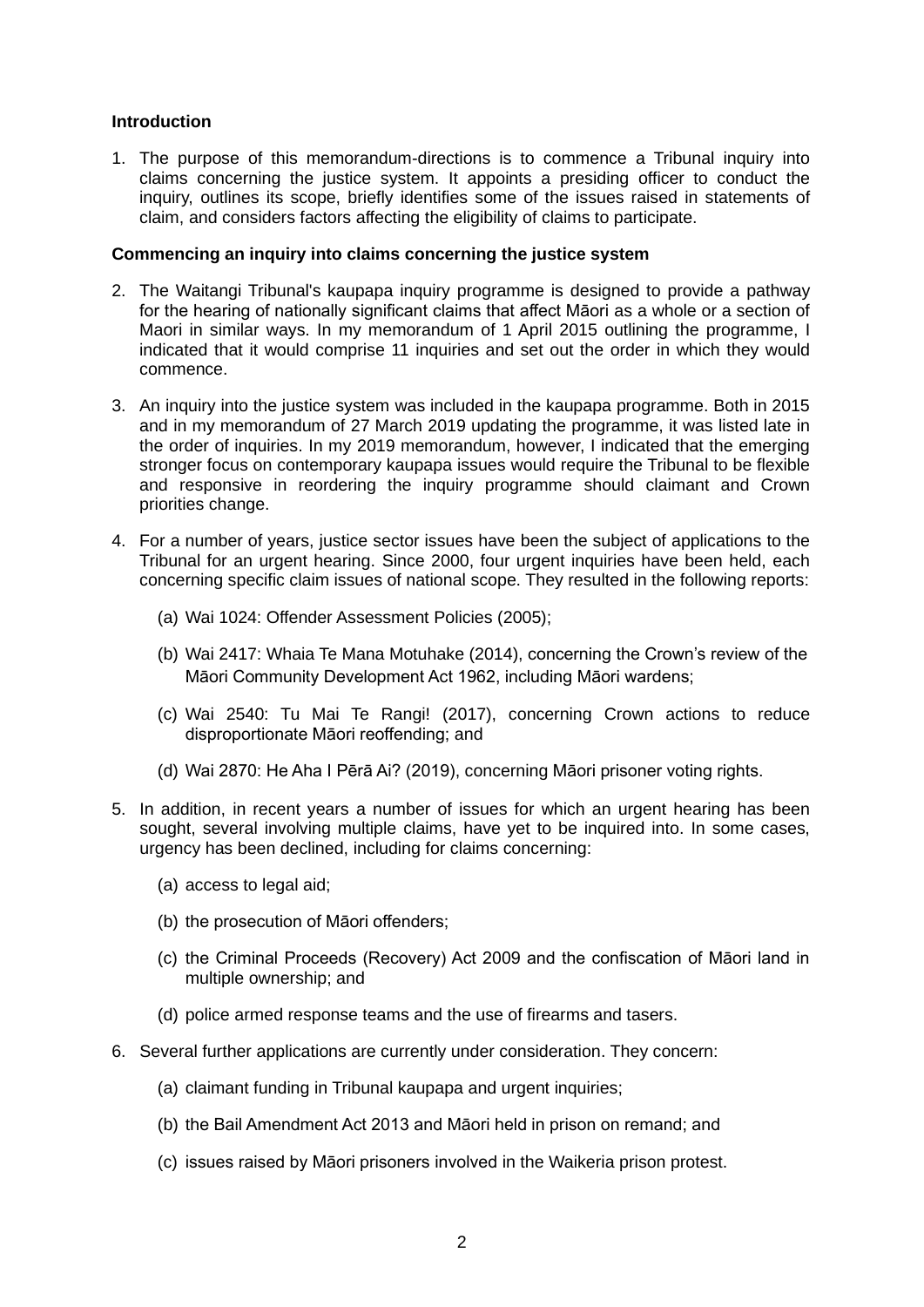7. Decisions on whether to grant urgency are procedural and do not determine claims. The Tribunal sets a high bar for granting urgency and if declined, the claim remains to be heard at a later time. In several recent decisions declining urgency, Deputy Chairperson Judge Savage or I have signalled that the claim or a broader issue to which it relates would best be heard in the future justice systems kaupapa inquiry, and in some cases that the claim appears to raise or relate to pressing contemporary issues that may be appropriate to prioritise within that inquiry. If any of the applications currently before us are declined, the same considerations are likely to be relevant.

#### **Appointment of an inquiry panel**

- 8. I am satisfied that the number and range of applications for urgency in recent years concerning justice sector issues indicates a weight of claimant concern sufficient to merit an early start to the Tribunal's inquiry into justice sector claims. Accordingly, I now formally initiate the Justice System kaupapa inquiry.
- 9. Pursuant to clause 5(1)(a)(ii) of the Second Schedule to the Treaty of Waitangi Act 1975, I appoint Judge Carrie Wainwright, a judge of the Māori Land Court, as presiding officer for the kaupapa inquiry into claims concerning the justice system.
- 10. I will be appointing the remainder of the Waitangi Tribunal panel in the near future.

#### **The scope of the inquiry**

- 11. The thematic focus of the inquiry will be on the administration of justice. The justicerelated issues raised in registered claims are wide-ranging. The 2015 and 2019 kaupapa programme memoranda summarised them as concerning:
	- (a) criminal justice and corrections;
	- (b) the civil courts, including legal aid, barriers to accessing courts, the colonial justice system, and the abolition of appeals to the Privy Council; and
	- (c) the Māori Land Court, including Māori land law, succession, court procedure and costs.
- 12. A preliminary analysis has been undertaken by Tribunal staff of registered claims with justice-related grievances that have not been fully settled, heard or otherwise disposed of, and that have not been consolidated into a current inquiry. Justice system issues arising from the claims that meet the kaupapa test of national scope and significance include allegations relating to:
	- (a) a lack of recognition of tikanga Māori as a source of law in the common law regime;
	- (b) discrimination against Māori in the statutory and institutional framework for the administration of justice in colonial and modern times;
	- (c) institutional racism and bias in the policy and practice of justice sector organisations;
	- (d) access to justice, including legal aid in civil court and tribunal cases and claimant funding for progressing Treaty-based claims and rights;
	- (e) discrimination against Māori in policing policy and practice; and
	- (f) prison conditions and the treatment of Māori remand and sentenced prisoners.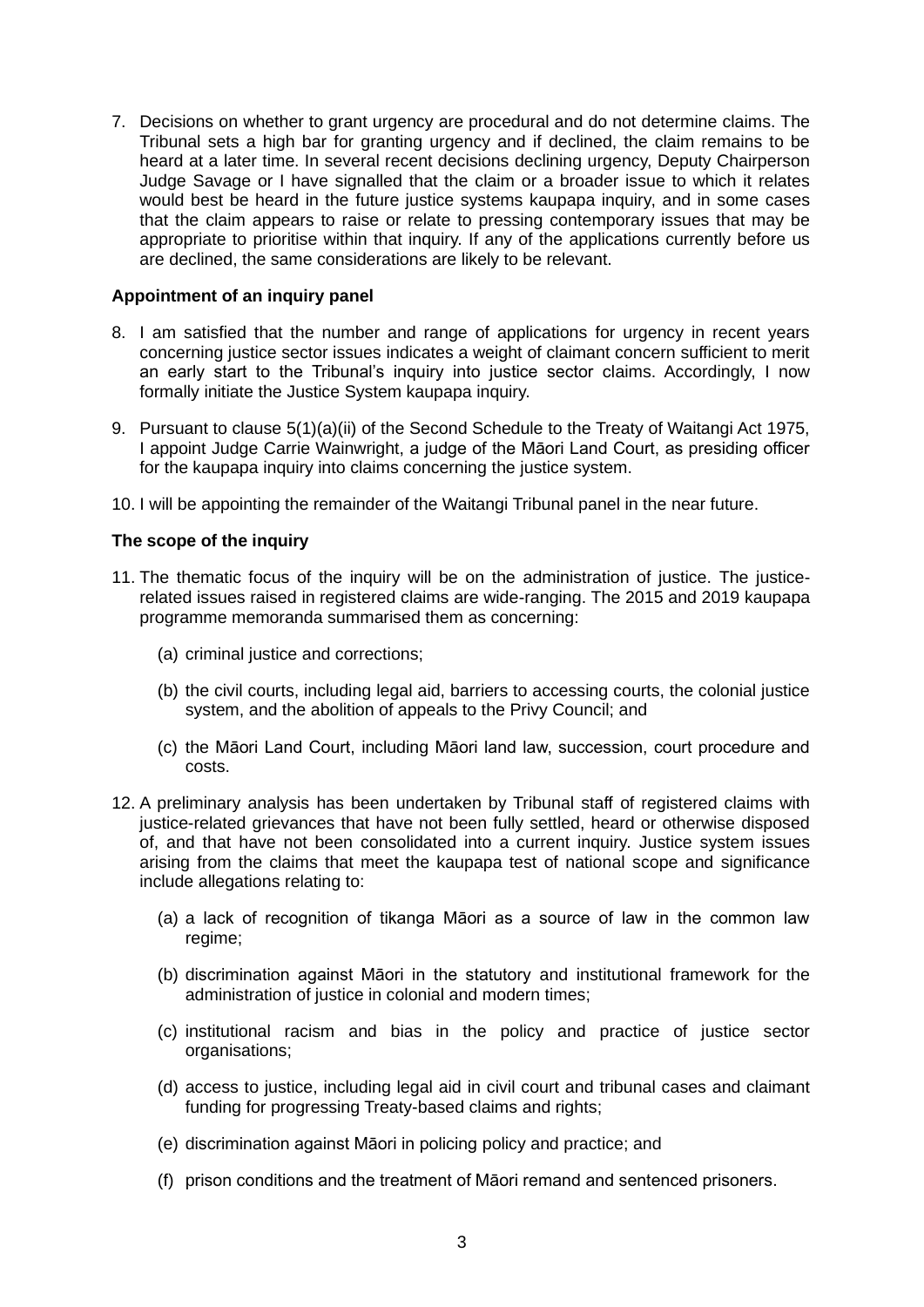- 13. Some historical justice system issues reach far back into the Maori experience of colonisation and settlement. However, only a minority of the claims have historical grievances, while all claims have grievances that are contemporary (arising on or after 21 September 1992) and many raise issues that are alive today.
- 14. There are potential areas of overlap with claim issues being addressed in several other kaupapa inquiries that, to the extent that they arise, will lie outside the scope of the Justice System inquiry. They include, amongst others:
	- (a) Māori over-representation in the criminal justice and corrections system as a prejudice resulting from alleged non-justice Treaty breaches rather than failings of the system itself;
	- (b) the justice system being invoked to deal with alleged failings in other fields of policy and services, for example the treatment of addiction in the health sector; and
	- (c) constitutional issues such as sovereignty and the legitimacy of Crown institutions and statute law, which will be addressed in the Constitution, Self-government and Electoral System kaupapa inquiry.
- 15. New issues and further areas of possible overlap will no doubt emerge as other claimants seek to participate in the Justice System inquiry and its kaupapa issues are refined in consultation with the parties. In so doing, I am of the view that maintaining a consistent focus on the justice system itself and clarifying potential issue overlaps with other kaupapa inquiries are likely to assist the inquiry in achieving timely and relevant results.
- 16. The same consideration applies to claims that raise pressing contemporary issues. Amongst others, these may include justice-related claims awaiting a decision on applications for urgency, which are now before the Deputy Chairperson. The applications will be determined on their merits. Should any be declined, the claims will fall within the ambit of the Justice System inquiry. It will be for that Tribunal to decide whether these and any other participating claims should be prioritised for early hearing and reporting.

#### **Eligibility to participate in the inquiry**

- 17. The inquiry is open to all claimants who wish to be heard on their grievances concerning the justice system that have not been disposed of or are not currently under inquiry, as further outlined below. Claimants wishing to have their justice system claims heard should bear in mind that kaupapa inquiries are designed to address issues of national scale and significance. Claims with specific or local grievances that relate to shared experience of such issues are also eligible to participate.
- 18. Not all justice system claims will be eligible to participate. The principal exclusions are:
	- (a) Justice system grievances that relate to Crown acts or omissions prior to 21 September 1992 and form part of claims fully addressed in one or more historical Treaty settlements with the Crown. Once ratified, the claimants are bound by the deeds of settlement and further inquiry by the Tribunal would serve no useful purpose. When implementing legislation has been enacted, the Tribunal's jurisdiction is usually excluded from further inquiry into the claim.
	- (b) Justice system grievances that have previously been fully heard and reported on by the Tribunal. The Tribunal is not able to hear for a second time claims or parts of claims into which it has completed its inquiry.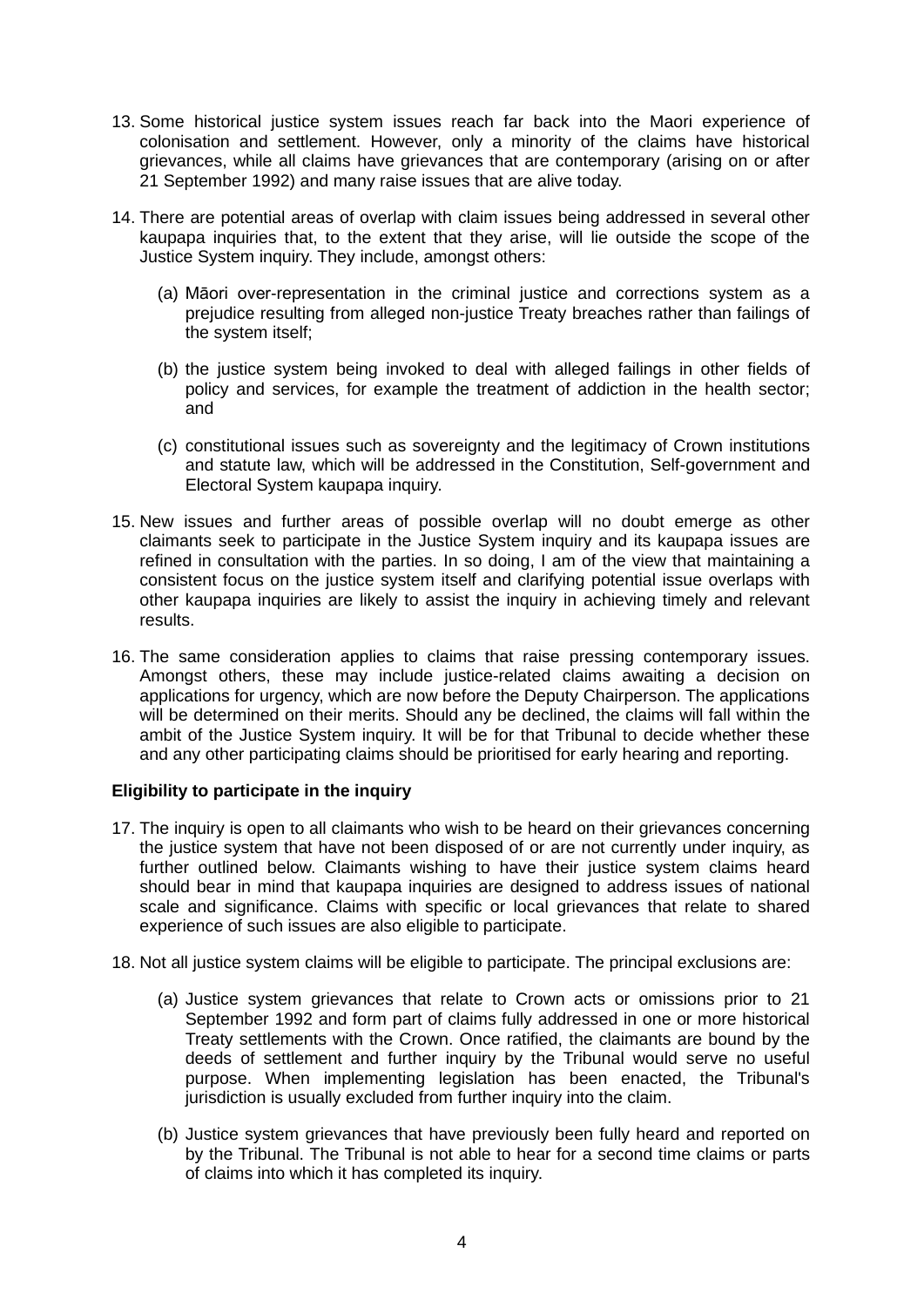- (c) Claims whose remaining justice system grievances are being heard in other Tribunal inquiries that are currently under way. The Tribunal is not able to conduct parallel inquiries into the same claims.
- 19. Claimants should also be aware that current or future historical Treaty settlement negotiations that include their claims may remove the ability of the Tribunal to complete its inquiry into their pre-1992 justice system grievances once their claims have been settled. This applies in particular to settlements which:
	- (a) explicitly list a claim as relating exclusively to the tribal group concerned; or
	- (b) include named iwi or hapū on whose behalf the claimants say in their statement of claim they are bringing the claim.
- 20. Claimants whose claims allege grievances on their own behalf as individual Māori or on behalf of non-tribal groups of Māori may also be eligible to participate notwithstanding their actual or implied affiliation with tribal groups that have settled their Treaty claims with the Crown. The Tribunal will consider the eligibility of such claims on a case-by-case basis.
- 21. Most Treaty settlements with the Crown apply to historical claim grievances that arose, in whole or part, before 21 September 1992. For claims affected by historical Treaty settlements, contemporary grievances continuing or arising on or after 21 September 1992 remain eligible for inquiry.
- 22. Claimants should note that for any historical grievances, they are entitled to amend their existing claims so as to provide greater detail or to include additional grounds of claim. This includes justice system grievances. Since 2 September 2008, however, the Tribunal has been precluded from registering new historical claims or historical amendments to purely contemporary claims that arose on or after 21 September 1992.
- 23. Any claimant who wishes to be heard and whose eligibility to participate in this inquiry is in any doubt will be afforded the opportunity to state their case for inclusion.

#### **The claims**

- 24. Tribunal staff have identified approximately 61 registered claims which raise justice system grievances and which appear to be eligible to participate in the inquiry. The claims are listed in **Appendix A** and will be included in the initial notification list for the inquiry.
- 25. Other claims not yet identified may also raise justice system grievances. There may be claimants who intend to add such grievances to their claims but have not yet done so, or to submit new claims. The Tribunal will hear all claimants who clearly specify eligible justice system grievances in their statements of claim and notify their intention to participate in the inquiry.

#### **Next steps**

26. The presiding officer will issue memorandum-directions on the next steps for the inquiry in due course.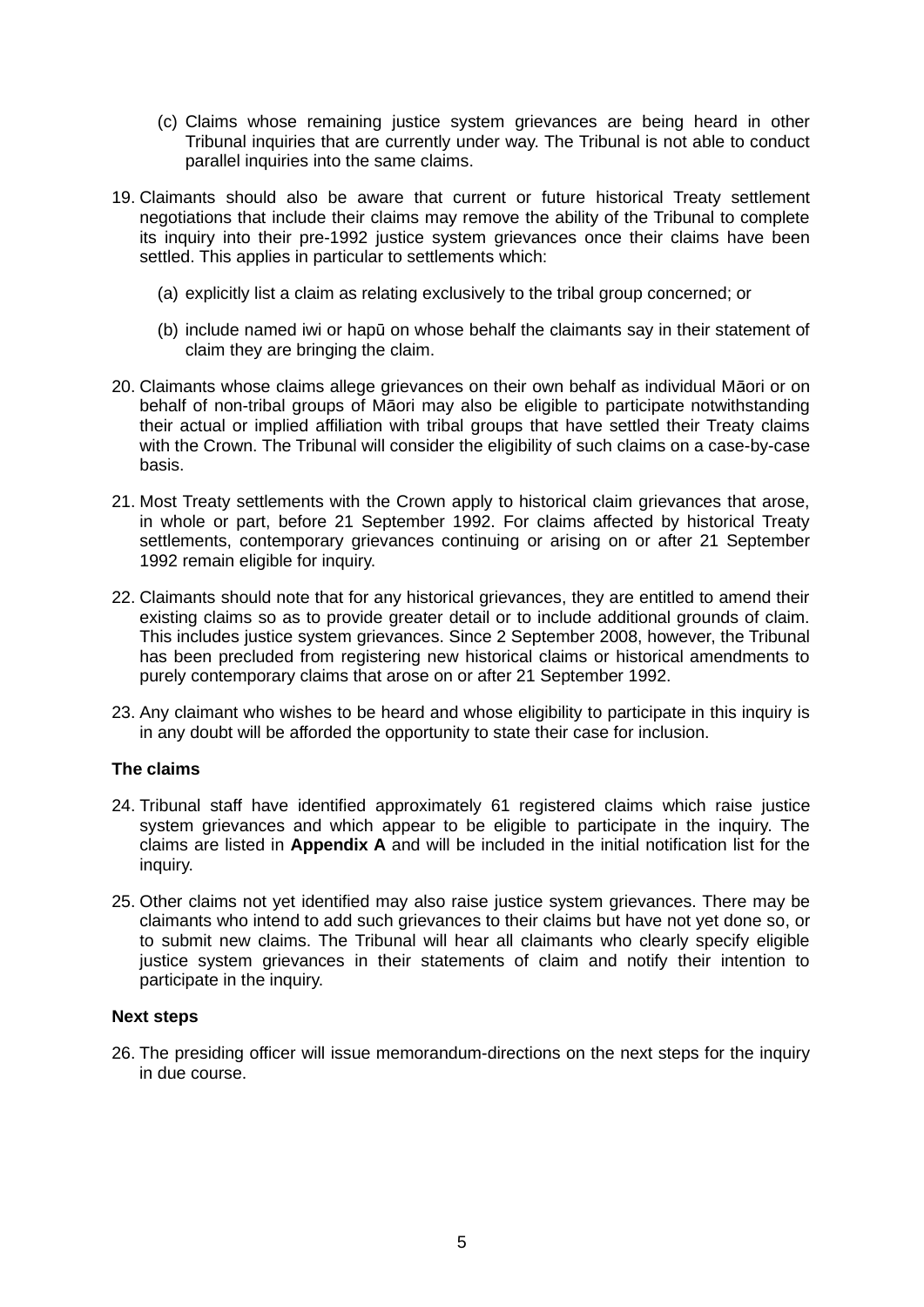27. The inquiry will be known as the Justice System kaupapa inquiry and its combined record of inquiry identifier is designated as Wai 3060.

The Registrar is to send this memorandum-directions to all claimants and the Crown, and to publish it on the Tribunal's website.

**DATED** at Gisborne this 5<sup>th</sup> day of August 2021

hu / wan.

Chief Judge W W Isaac **Chairperson WAITANGI TRIBUNAL**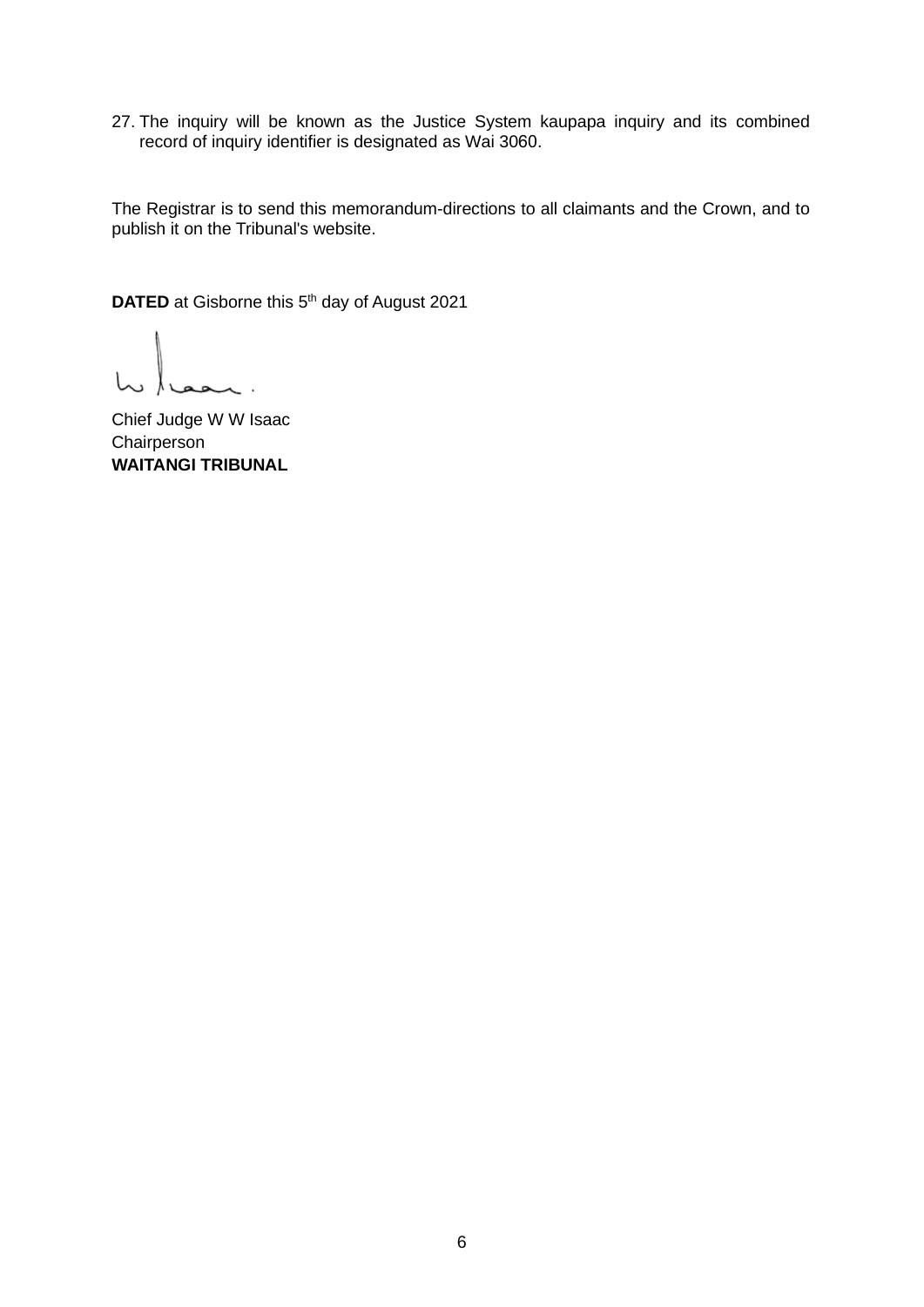## **Appendix A. Justice System kaupapa inquiry: preliminary list of claims**

| Wai  | <b>Claim</b>                                                             |
|------|--------------------------------------------------------------------------|
| 275  | Tahunaroa and Waitahanui Blocks claim                                    |
| 396  | Te Ture Whenua Maori Act claim                                           |
| 439  | Civil Legal Aid claim                                                    |
| 572  | Privy Council claim                                                      |
| 585  | Privy Council (Ngati Te Ata) claim                                       |
| 884  | Te Pa O Tahuhu (Mt Richmond, Auckland)                                   |
| 1019 | Wairarapa Rohe claim                                                     |
| 1052 | Ngati Kahungunu ki Wairarapa Supreme Court claim                         |
| 1079 | Maori Land Owners Consultation Forum and Focus Group claim               |
| 1284 | Ruawaipu Incarceration claim                                             |
| 1319 | Ruawaipu Te Whanau a Kahu claim                                          |
| 1320 | Ruawaipu Supreme Court Act 2003 claim                                    |
| 1460 | Tauhinu ki Mahurangi Claim                                               |
| 1829 | Te Whanau-a-Apanui Mana Tane Claim                                       |
| 2065 | Te Tai Rawhiti Mana Tane (Tangaere) Claim                                |
| 2091 | Maori Mental Health (Tangiahua) Claim                                    |
| 2123 | Effects of Colonisation (McLaughlin) Claim                               |
| 2166 | Nga Tini Uri o Pita Piipii Keepa Effects of Crown Governance Claim       |
| 2184 | Te Hapuoneone (Rangihuna) Claim                                          |
| 2302 | Ngati Uepohatu Social Policies (Walker & Johnson-Haua)                   |
| 2317 | The Te Puranga (Rata Pue) Crown Minerals claim                           |
| 2374 | The Latimer and Piripi Claim                                             |
| 2375 | The Legal Aid (McClutchie-Morrell and Others) Claim                      |
| 2378 | The Legal Aid (Holloway, Mack and Mahara) Claim                          |
| 2386 | The Legal Aid in Civil Proceedings Claim                                 |
| 2387 | The Wallaceville Property Claim                                          |
| 2494 | Racism Against Māori claim                                               |
| 2519 | Ruatoki Police Raids (Davies) claim                                      |
| 2524 | The Te Puranga Tino Rangatiratanga Claim                                 |
| 2537 | The Ngā Uri o Tamatakutai, Rongomaiwahine, Kahungunu and Ruawharo claim  |
| 2599 | The Suicide and Self-Harm in Prison and Policy Custody Claim             |
| 2608 | The Prosecution of Māori Offenders (Morrison) Claim                      |
| 2615 | The Māori Children placed in State care claim                            |
| 2641 | The Hastings Mongrel Mob Health claim                                    |
| 2738 | The Mental Health and Addiction (Fergusson-Tibble) Claim                 |
| 2783 | The Māori Criminal Justice System (Mason) Claim                          |
| 2866 | The Destiny Church Prisoners Rehabilitation claim                        |
| 2901 | The Mana Tāne (Kemara) Claim                                             |
| 2906 | The Northland Prisoners' claim                                           |
| 2944 | The Police's Armed Response Team claim                                   |
| 2949 | The Police Firearms Claim                                                |
| 3006 | The claimant funding for Kaupapa and urgent inquiries (Te Kapotai) claim |
| 3007 | The Criminal Proceeds (Recovery) Act claim                               |
| 3008 | Bail Amendment Act (Mita) Claim                                          |
| 3016 | The Mia Joyce claim                                                      |
| 3030 | The Waikeria Prison (Maori District Communities) Claim                   |
| 3031 | The Waikeria Drison (RD) Claim                                           |

3031 The Waikeria Prison (BP) Claim